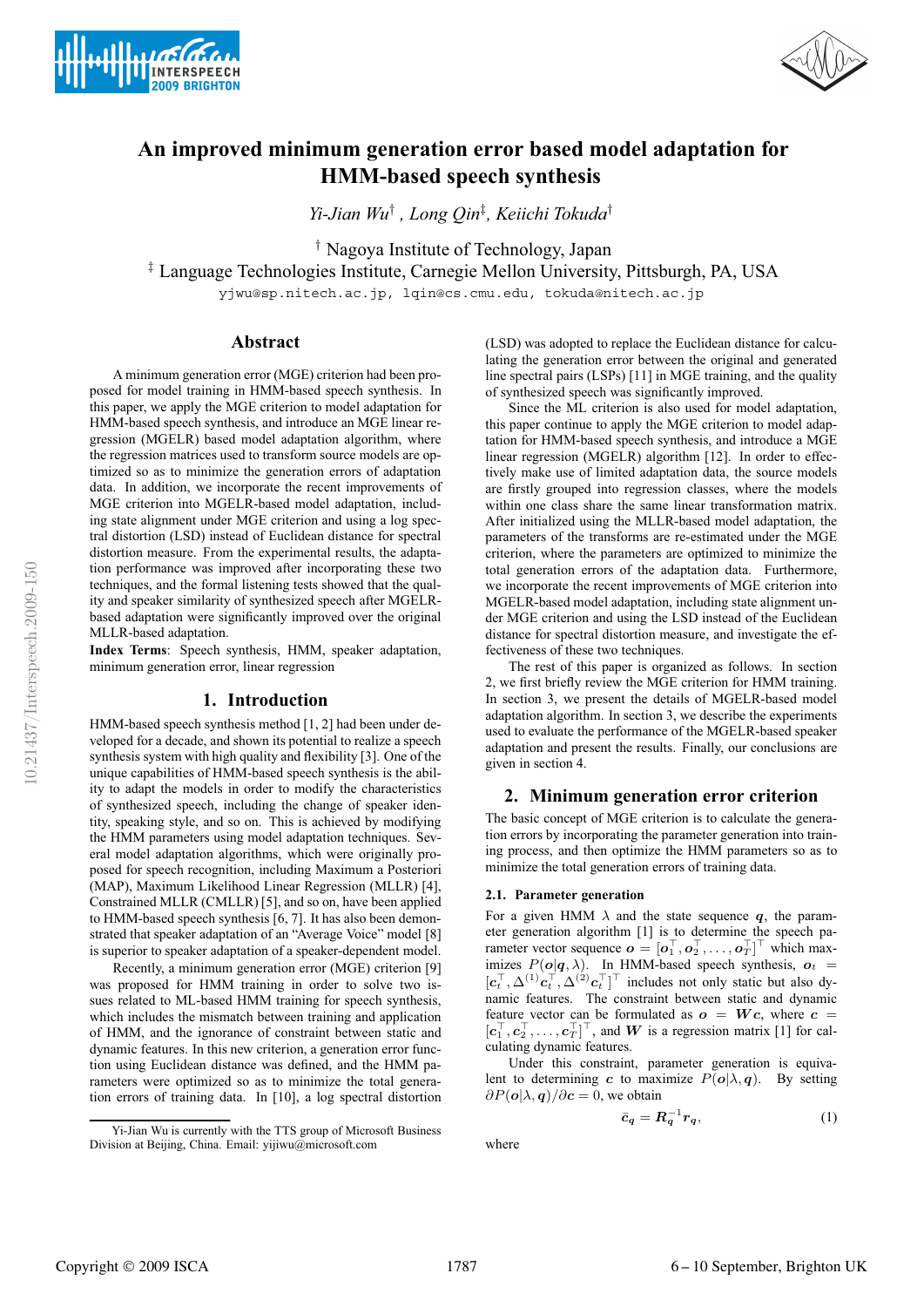$$
R_q = W^\top \Sigma_q^{-1} W, \quad r_q = W^\top \Sigma_q^{-1} \mu_q,
$$
 (2)

and  $\mu_q = \left[\mu_1^\top, \ldots, \mu_T^\top \right]^\top$  and  $\mathbf{\Sigma}_q = \text{diag}\left(\mathbf{\Sigma}_1, \ldots, \mathbf{\Sigma}_T \right)$  are the mean vector and covariance matrix related to  $q$ , respectively.

# **2.2. Generation error**

With the generated feature vector  $\bar{c}_q$ , we need to measure the distortion between the original and generated feature vector. In the baseline MGE criterion, the Euclidean distance was used to calculate the distortion

$$
D(c, \bar{c}_q) = || c - \bar{c}_q ||^2 . \tag{3}
$$

Although the posterior probability can be used to weight the distance for all possible state sequence, it is computationally expensive for this direct calculation. Therefore, the representative n-best paths can be used to approximate the generation error. In our current implementation, only the optimal state sequence is used, and the generation error is defined as

$$
e(\mathbf{c}, \lambda) = D(\mathbf{c}, \bar{\mathbf{c}}_{\hat{q}}), \tag{4}
$$

where  $\hat{q}$  is the optimal state sequence for  $\rho$ . This refers to a Viterbi-type MGE training. In the rest of the paper, we use  $q$  to denote  $\hat{q}$ .

#### **2.3. Re-estimation of model parameters**

Based on the generation error definition, the parameter generation process is incorporated into HMM training for calculating the total generation errors for all training data  $c_n$ , which is

$$
E(\lambda) = \sum_{n} e(c_n, \lambda).
$$
 (5)

Finally, the objective of MGE criterion is to optimize the model parameters so as to minimize the total generation errors, i.e.,

$$
\hat{\lambda} = \arg \min E(\lambda). \tag{6}
$$

As direct solution for Eq. (6) is mathematically intractable, probabilistic descent (PD) [13] method was adopted for parameter optimization. The details of updating rules for mean and variance parameters in MGE training can be found in [9].

# **3. MGELR algorithm for model adaptation**

The Maximum Likelihood Linear Regression (MLLR) algorithm had been successfully applied for model adaptation in HMM-based speech synthesis. Since the MGE criterion had been proposed to solve the two issues related to the ML-based HMM training, we introduce a corresponding MGELR algorithm for model adaptation in HMM-based speech synthesis.

#### **3.1. Linear transformation for model parameters**

In the MLLR-based model adaptation framework, the linear transformations for the mean vector  $\mu$  and covariance matrix Σ of one model are defined as

$$
\hat{\mu} = \Phi \xi,\tag{7}
$$

$$
\hat{\Sigma}^{-1} = AH^{-1}A^{\top},\tag{8}
$$

where  $\hat{\mu}$  and  $\hat{\Sigma}$  are the transformed mean vector and covariance matrix,  $\Phi$  and  $H$  are the transformation matrices for mean and variance parameters,  $\boldsymbol{\xi} = [\varpi, \boldsymbol{\mu}^{\top}]^{\top}$  is an extended vector for  $\mu$ , and A is the Cholesky decomposition factor of  $\Sigma^{-1}$ , i.e.,

$$
\Sigma^{-1} = AA^{\top}.
$$
 (9)

For a state sequence  $q = [q_1, q_2, \dots, q_T]$ , the transformed mean vector sequence and covariance matrix can be calculated as

$$
\hat{\mu}_q = \Phi_q \xi_q \tag{10}
$$

 $\hat{\boldsymbol{\Sigma}}_{\boldsymbol{q}}^{-1} = \boldsymbol{A}_{\boldsymbol{q}} \boldsymbol{H}_{\boldsymbol{q}}^{-1} \boldsymbol{A}_{\boldsymbol{q}}^\top$  $(11)$ 

where

$$
\mathbf{\Phi}_q = \text{diag}\left[\mathbf{\Phi}_{q_1}, \mathbf{\Phi}_{q_2}, \dots, \mathbf{\Phi}_{q_T}\right] \tag{12}
$$

$$
\boldsymbol{\xi_q} = \left[ \boldsymbol{\xi}_{q_1}^\top, \boldsymbol{\xi}_{q_2}^\top, \dots, \boldsymbol{\xi}_{q_T}^\top \right]^\top \tag{13}
$$

$$
\boldsymbol{H}_{\boldsymbol{q}}^{-1} = \text{diag}\left[\boldsymbol{H}_{q_1}^{-1}, \boldsymbol{H}_{q_2}^{-1}, \dots, \boldsymbol{H}_{q_T}^{-1}\right]
$$
(14)

$$
\boldsymbol{A}_{\boldsymbol{q}} = \text{diag}\left[\boldsymbol{A}_{q_1}, \boldsymbol{A}_{q_2}, \dots, \boldsymbol{A}_{q_T}\right] \tag{15}
$$

# **3.2. MGELR-based model adaptation**

In the MGELR-based model adaptation, we incorporate the parameter generation into model adaptation process to calculate the generation errors of adaptation data, and then optimize the parameters of transformation matrices so as to minimize the total generation errors of adaptation data.

#### *3.2.1. Generation error after transformation*

After model transformation, the generation error for a feature vector sequence  $c$  in adaptation data is defined as

$$
\hat{e}(\boldsymbol{c},\lambda) = D(\boldsymbol{c},\hat{\boldsymbol{c}}_{\boldsymbol{q}}) = \|\hat{\boldsymbol{c}}_{\boldsymbol{q}} - \boldsymbol{c}\|^\top,\tag{16}
$$

where  $\hat{c}_q$  is the generated feature vector sequence using the transformed models, which is calculated as

$$
\hat{\boldsymbol{c}}_{\boldsymbol{q}} = \hat{\boldsymbol{R}}_{\boldsymbol{q}}^{-1} \hat{\boldsymbol{r}}_{\boldsymbol{q}},\tag{17}
$$

where

$$
\hat{\boldsymbol{R}}_{q} = \boldsymbol{W}^{\top} \hat{\boldsymbol{\Sigma}}_{q}^{-1} \boldsymbol{W}, \qquad (18)
$$

$$
\hat{r}_q = W^\top \Sigma_q^{-1} \hat{\mu}_q. \tag{19}
$$

Similarly, we can get the total generation error by accumulating the generation error for all adaptation data, which is

$$
\hat{E}(\lambda) = \sum_{n} \hat{e}(c_n, \lambda).
$$
 (20)

#### *3.2.2. Optimization of transformation matrices*

Under the MGELR framework, the parameters of transformation matrices are optimized in order to minimize the total generation errors of adaptation data. Here, the PD-based method is adopted for parameter optimization. For each adaptation data  $c_{\tau}$ , the parameter set is updated as

$$
\lambda(\tau+1) = \lambda(\tau) - \epsilon_{\tau} B_{\tau} \frac{\partial \hat{e}(\boldsymbol{c}_{\tau}, \lambda)}{\partial \lambda} \bigg|_{\lambda = \lambda_{\tau}}.
$$
 (21)

where  $B_{\tau}$  is a positive definite matrix, and  $\epsilon_{\tau}$  is a learning rate that decrease when utterance index  $\tau$  increase.

For the transformation matrices of the mean vector and covariance matrix related to  $\hat{c}_q$ , the gradients of the generation error function are calculated as

$$
\frac{\partial D}{\partial \Phi_q} = 2\hat{\Sigma}_q^{-1} W \hat{R}_q^{-1} (\hat{c}_q - c) \xi_q^{\top}, \qquad (22)
$$

$$
\frac{\partial D}{\partial \boldsymbol{H}_q^{-1}} = 2 \boldsymbol{A}_q^\top (\hat{\boldsymbol{\mu}}_q - \boldsymbol{W}\hat{\boldsymbol{c}}_q)(\hat{\boldsymbol{c}}_q - \boldsymbol{c})^\top \hat{\boldsymbol{R}}_q^{-1} \boldsymbol{W}^\top \boldsymbol{A}_q. (23)
$$

Finally, the updating rules for the transformation matrices of whole parameter set can formulated correpondingly.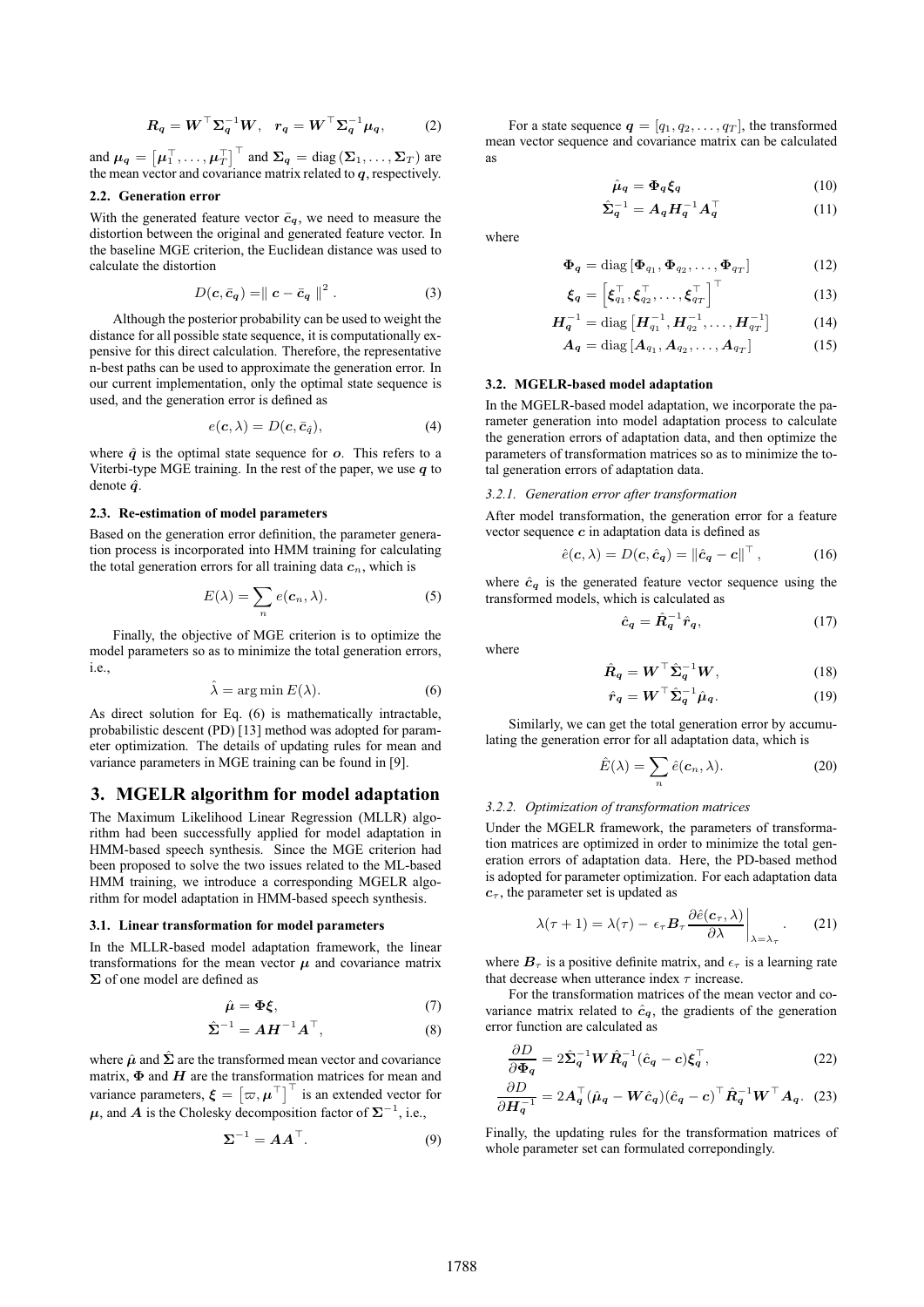### *3.2.3. Adaptation procedure*

The whole model training and adaptation procedure based on the MGELR algorithm is implemented as follows:

- 1) Train the source voice model using the source speech database.
- 2) Conduct the MLLR-based model adaptation, and initialize the transformation matrices.
- 3) Obtain the optimal state alignments for all adaptation data using the MLLR-adapted HMMs.
- 4) Iteratively optimize the parameters of transformation matrices based on MGELR algorithm.
- 5) Apply the optimized transformation matrices to the source voice model.

## **3.3. Improvements**

Here, we incorporate two recent techniques of MGE criterion into the MGELR-based model adaptation, including state alignment under MGE criterion and using the LSD instead of the Euclidean distance for spectral distortion measure, and investigate the effectiveness of these two techniques.

#### *3.3.1. State alignment under MGE criterion*

As we mentioned in Sect. 2.2, only the optimal state sequence is used for generation error definition. Under the MGE criterion, the optimal state sequence should be calculated by

$$
\hat{q} = \arg\min_{q} e(c, \lambda) = \arg\min_{q} D(c, \bar{c}_q), \qquad (24)
$$

However, the parameter generation process depends on the whole state sequence, which makes it intractable to search for the optimal state sequence directly using the Viterbi algorithm. In previous implementation, we used the optimal state sequence calculated under the ML criterion for approximation, which is

$$
\hat{q} \approx \arg\max_{q} P(c, q | \lambda)
$$
 (25)

Under this approximation, the Viterbi algorithm can be applied. However, such approximation reduce the effect of MGE criterion.

Recently, we proposed a heuristic method to search for the optimal state sequence under MGE criterion, which is as follows:

- 1) Initialize the state alignment for the input utterance under Eq. (25) by using the Viterbi algorithm.
- 2) For each state boundary in the state alignment, try to shift it to the left (or right), and calculate the generation errors before and after shifting the state boundary.
- 3) If the generation errors decrease, keep the new state boundary and go back to the step 2); otherwise terminate the process.

In this procedure, we need to re-generate the whole utterance after each attempt of boundary shifting, which introduces the excessively high computational cost . Due to this, we make an approximation and only re-generate the feature vector sequence inside the window centered at the boundary, which means that the boundary location is optimized locally in each step. In this paper, we set the window size to 50 frames, which is enough to keep the accuracy.

## *3.3.2. LSD for spectral distortion measure*

Since we used the LSPs as spectral feature for HMM modeling, the Euclidean distance between two LSPs is not so convincing as a spectral distortion measure. A log spectral distortion (LSD)

was adopted in [10] to replace the Euclidean distance to calculate the distortion for generated LSPs, i.e.,

$$
D_{lsd}(\boldsymbol{c}_t, \bar{\boldsymbol{c}}_t) = \frac{1}{\pi} \int_0^{\pi} \left[ \log |A_{\boldsymbol{c}_t}(\omega)| - \log |A_{\bar{\boldsymbol{c}}_t}((\omega)| \right]^2 d\omega. \tag{26}
$$

where  $A_{c_t}(\omega)$  and  $A_{\bar{c}_t}(\omega)$  are the spectra derived from the original and generated LSPs at t-th frame, respectively.

Since it is difficult to formulate the direct solution for the integration in Eq. (26). An alternative is to use a numerical integration to approximate the integral, which is calculated by accumulating the values of integrand at certain sampling points. Then Eq. (26) can be rewritten as

$$
D_{lsd}(c_t, \bar{c}_t) = \frac{1}{N_s} \sum_{j=1}^{N_s} \left[ \log |A_c(\omega_j)| - \log |A_{\bar{c}}(\omega_j)| \right]^2, (27)
$$

where  $\omega_i$  is the location of each sampling point and  $N_s$  is the total number of sampling points.

Two sampling strategies, including the equidistance sampling and the sampling at LSP frequencies, were investigated in [10], and the experimental results showed that using the LSDs calculated by sampling at LSP frequencies outperformed that with the equidistance sampling strategy in the MGE-LSD training. In this paper, we adopt the sampling strategy by sampling at LSP frequencies, i.e.,

$$
\omega_j = c_{t,j}, \quad j = 1, 2, \dots, p,\tag{28}
$$

where  $c_{t,j}$  is the j-th coefficient of the original LSP vector  $c_t$ .

## **4. Experiments**

#### **4.1. Experimental conditions**

We used the CMU-ARCTIC English database [14] in the experiment. Speech data (about 1 hour) from each of 4 males (awb, bdl, rms, jmk) and 1 female (clb) was used to train the source Average Voice model. 100 utterances of speech data from another female speaker (slt) were used to adapt the source model. The acoustic features include F0 and LSP coefficients, where LSP coefficients were calculated based on spectra extracted by STRAIGHT [15]. The feature vector consists of static features (including 24-th LSP coefficients, logarithm of gain and logarithm of F0), and their delta and delta-delta coefficients. A 5 state left-to-right no-skip HMM was used, and MSD-HMM [16] was adopted for F0 modeling. In synthesis, the STRAIGHT synthesis filter was used to synthesize the speech waveform.

While using the full matrix instead of diagonal matrix for model adaptation usually improved the speaker similarity of generated speech after adaptation, it also resulted in the disorder problem of generated LSPs [17]. The band-diagonal matrix is a compromised solution considering both speaker similarity and stability of generated speech after adaptation. Here we adopted the band-diagonal matrix whose diagonal bandwidth is set to 3. In the experiment, we compared the following configurations for model adaptation:

- a) MLLR: MLLR-based model adaptation;
- b) MGELR-B: basic MGELR-based model adaptation with Euclidean distance;
- c) MGELR-N: new MGELR-based model adaptation by incorporating LSD and state alignment by MGE;

In addition, two speaker dependent models using 1-hour speech data from the target speaker were trained under the ML-based training (SDML) and MGE-based training (SDMGE) procedures, respectively. Note that the LSD and state alignment by MGE are also incorporated into the MGE-based training. Here the speaker dependant models are regarded the upper bounds of model adaptation.